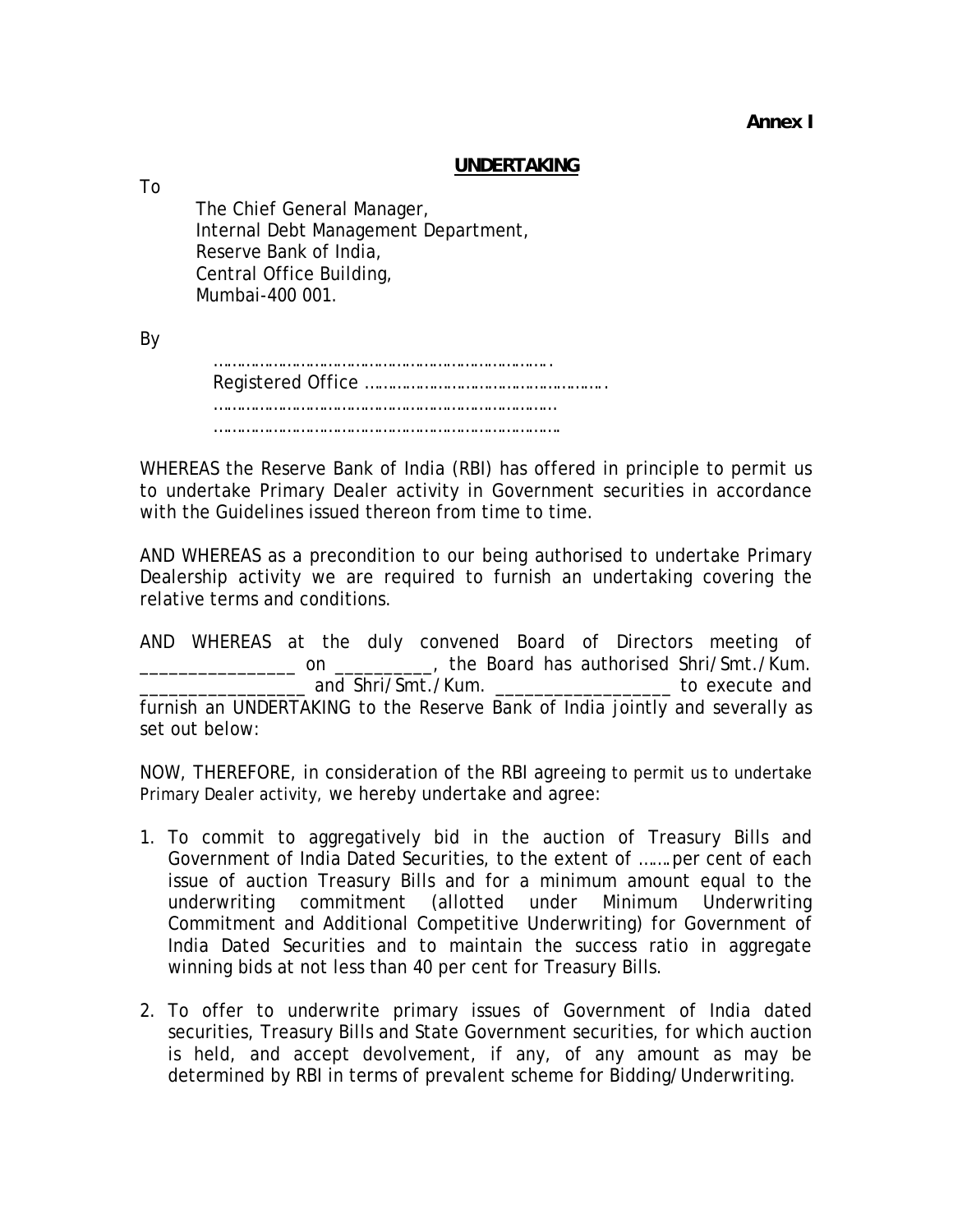3. a) To determine prudential ceilings, with the prior approval of the Board of Directors of the company, for reliance on borrowings from the money market including repos, as a multiple of net owned funds, subject to the guidelines, if any, issued by the Reserve Bank in this regard. (applicable to standalone PDs only)

b) To adhere to prudential ceilings, with the prior approval of the Board of Directors of the bank, subject to the guidelines, if any, issued by the Reserve Bank in this regard. (applicable to bank-PDs only)

- 4. To offer firm two-way quotes through the Negotiated Dealing System (NDS) / NDS-OM, over the counter telephone market / recognised Stock Exchanges in India and deal in the secondary market in Government dated securities and Treasury Bills of varying maturity from time to time and take principal positions.
- 5. To achieve a sizeable portfolio in Government securities and to actively trade in the Government securities market.
- 6. To achieve an annual turnover of not less than 5 times in Government dated securities and not less than 10 times in Treasury Bills of the average of month-end stocks (*in the book separately maintained for the Primary Dealership business)* subject to the turnover in respect of outright transactions being not less than 3 times in government dated securities and 6 times in Treasury Bills.
- 7. To maintain the capital adequacy standards prescribed by the Reserve Bank of India, and to subject ourselves to all prudential and regulatory guidelines as may be issued by the Reserve Bank of India from time to time.
- 8. To maintain adequate infrastructure in terms of both physical apparatus and skilled manpower for efficient participation in primary issues, trading in the secondary market, and for providing advice and education to investors.
- 9. To adhere to "Guidelines on Securities Transaction to be followed by Primary Dealers" issued vide circular IDMC.No.PDRS/2049-A/03.64.00/99- 2000 dated December 31, 1999 and Master Circulars issued from time to time and put in place necessary internal control systems for fair conduct of business and settlement of trades and maintenance of accounts.
- 10.To comply with all applicable Reserve Bank of India/Securities and Exchange Board of India (SEBI) requirements under the existing guidelines and which may be laid down from time to time in this behalf, failing which RBI would be at liberty to cancel the authorisation as a Primary Dealer.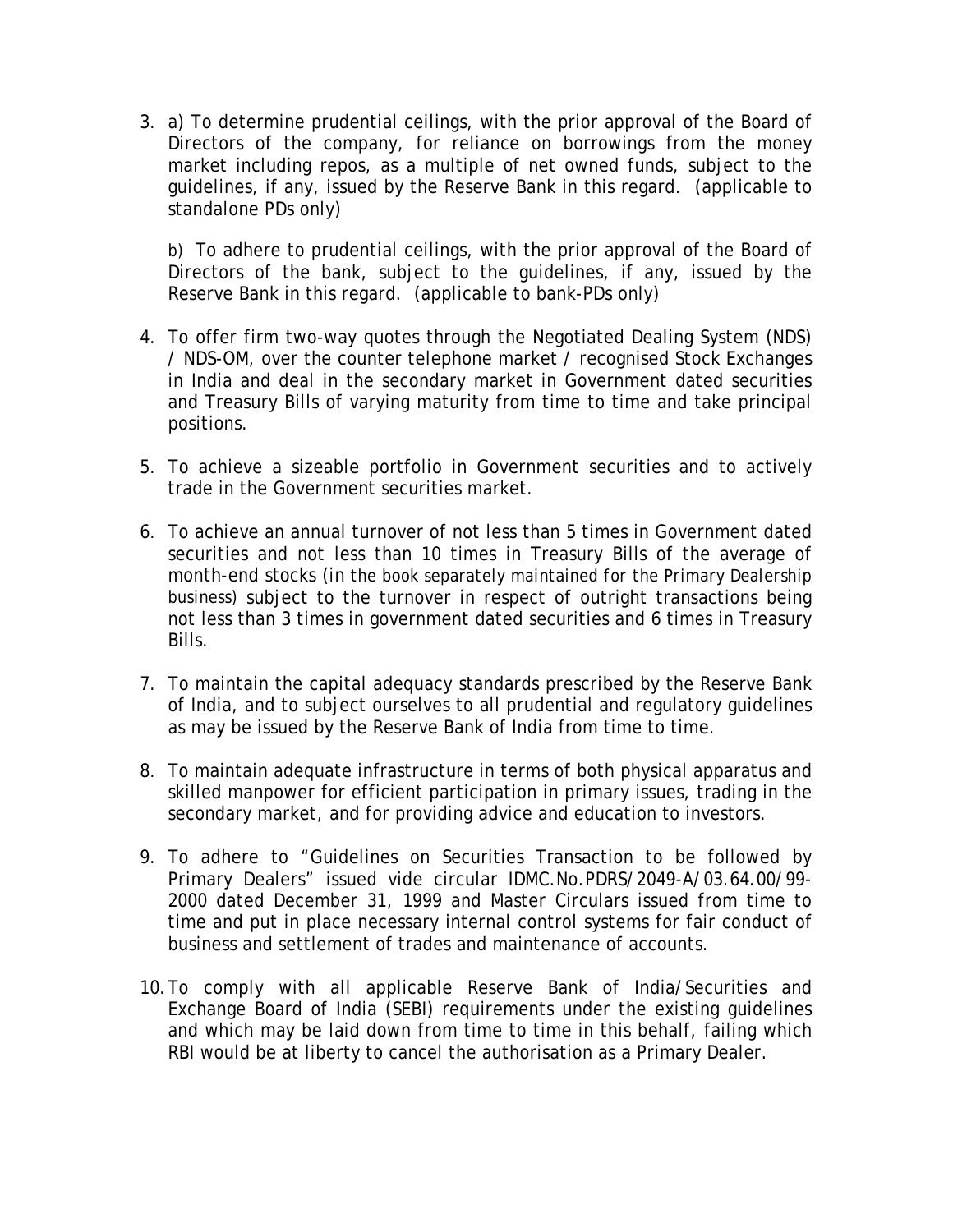- 11.To abide by the code of conduct as laid down by RBI/SEBI, the Primary Dealers' Association of India (PDAI) and the Fixed Income, Money Markets and Derivatives Association of India (FIMMDA).
- 12.To maintain separate books of account for transactions relating to PD business (distinct from the normal banking business) with necessary audit trails and to ensure that, at any point of time, there is a minimum balance of Rs. 100 crore of Government securities earmarked for PD business. (applicable to bank-PDs only)
- 13.To maintain and preserve such information, records, books and documents pertaining to our working as a Primary Dealer as may be specified by the RBI from time to time.
- 14.To permit the RBI to inspect all records, books, information, documents and make available the records to the officers deputed by the RBI for inspection/scrutiny and render all necessary assistance.
- 15.To maintain at all times a minimum net owned funds of Rs. 50 crore / Rs.100 crore in Government securities and to deploy the liquidity support from the RBI, net borrowings from call money market and net repo borrowings exclusively in Government securities. (applicable to standalone PDs only)
- 16.To maintain an arms length relationship in transactions with group and related entities.
- 17. To obtain prior approval of Reserve Bank of India for any change in the shareholding pattern of the company. (applicable to standalone PDs only)
- 18.To submit in prescribed formats periodic reports including daily transactions and market information, monthly report of details of transactions in securities and risk position and performance with regard to participation in auctions, annual audited accounts and an annual performance review and such statements, certificates and other documents and information as may be specified by RBI from time to time.
- 19.To report the matter immediately to Internal Debt Management Department of the RBI and abide by such orders, instructions, decisions or rulings given by the RBI if and when any kind of investigation/inquiry/inspection is initiated against us by statutory/regulatory authorities, e.g. SEBI/RBI, Stock Exchanges, Enforcement Directorate, Income-tax authorities etc.
- 20.To pay an amount of Rupees Five Lakh, or as applicable, to the Reserve Bank, for violation of any of the instructions issued by the Reserve Bank in